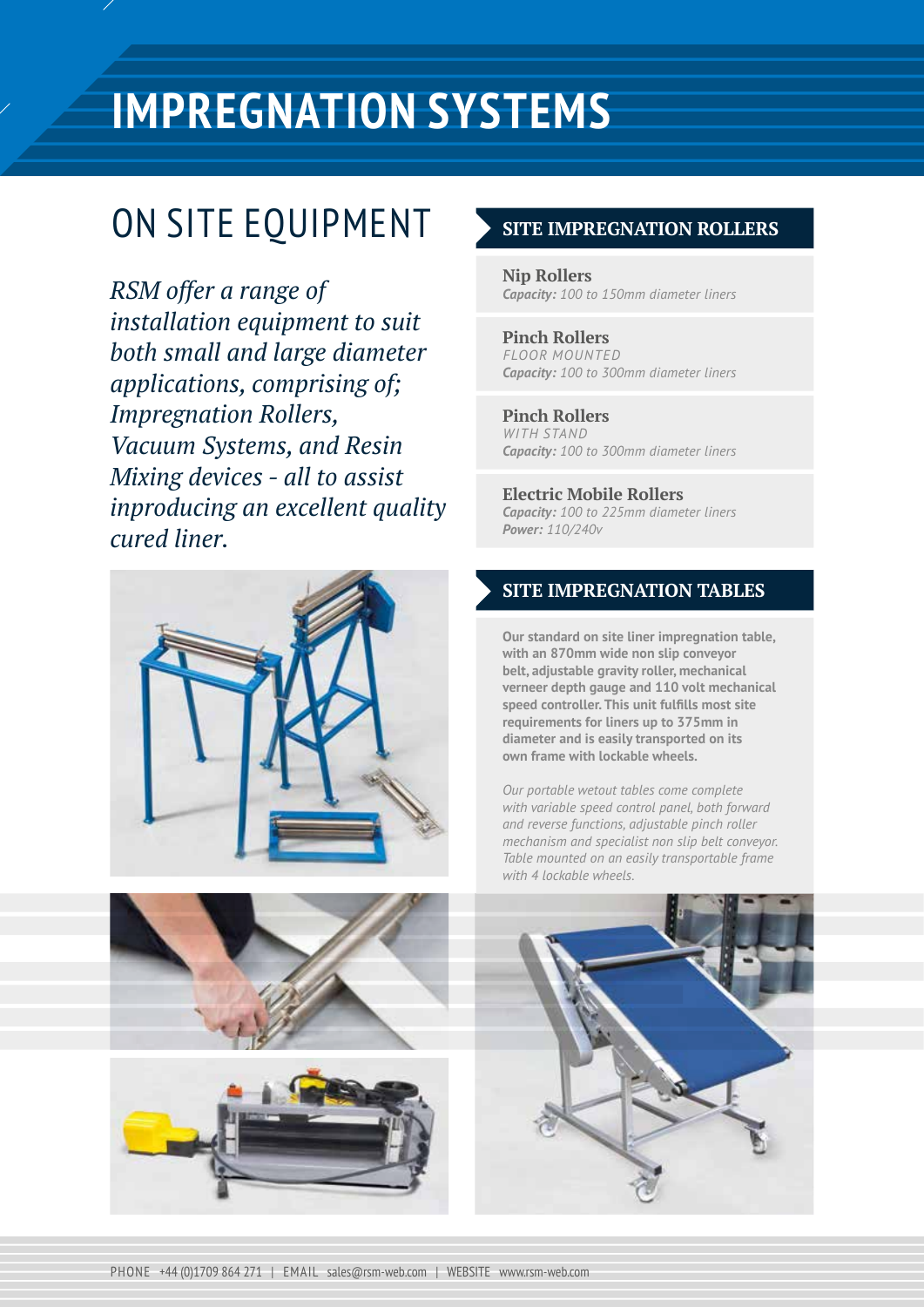### ADVANCED EQUIPMENT

*Impregnation systems can be designed and produced around your exact needs, portable units to fit into on site units or fully automated systems can be supplied. This page includes just a taster of what we have supplied to date.*

### **LARGE SITE IMPREGNATION CONVEYOR**

*Our largest site impregnation conveyor (which is also suitable for factory operation) is capable of impregnation of liners up to 750mm in diameter, and comes with a 1500mm wide non slip belt, large diameter adjustable gravity roller, variable speed control, verneer measurement, and emergency stop control.*

### **FACTORY IMPREGNATION SYSTEM**

*We can design and manufacture factory impregnation systems to suit individual specifications.*

*The system below is the largest impregnation conveyor in the UK, built to accommodate liners up to 2000mm in diameter and designed by RSM to exact requirements.*

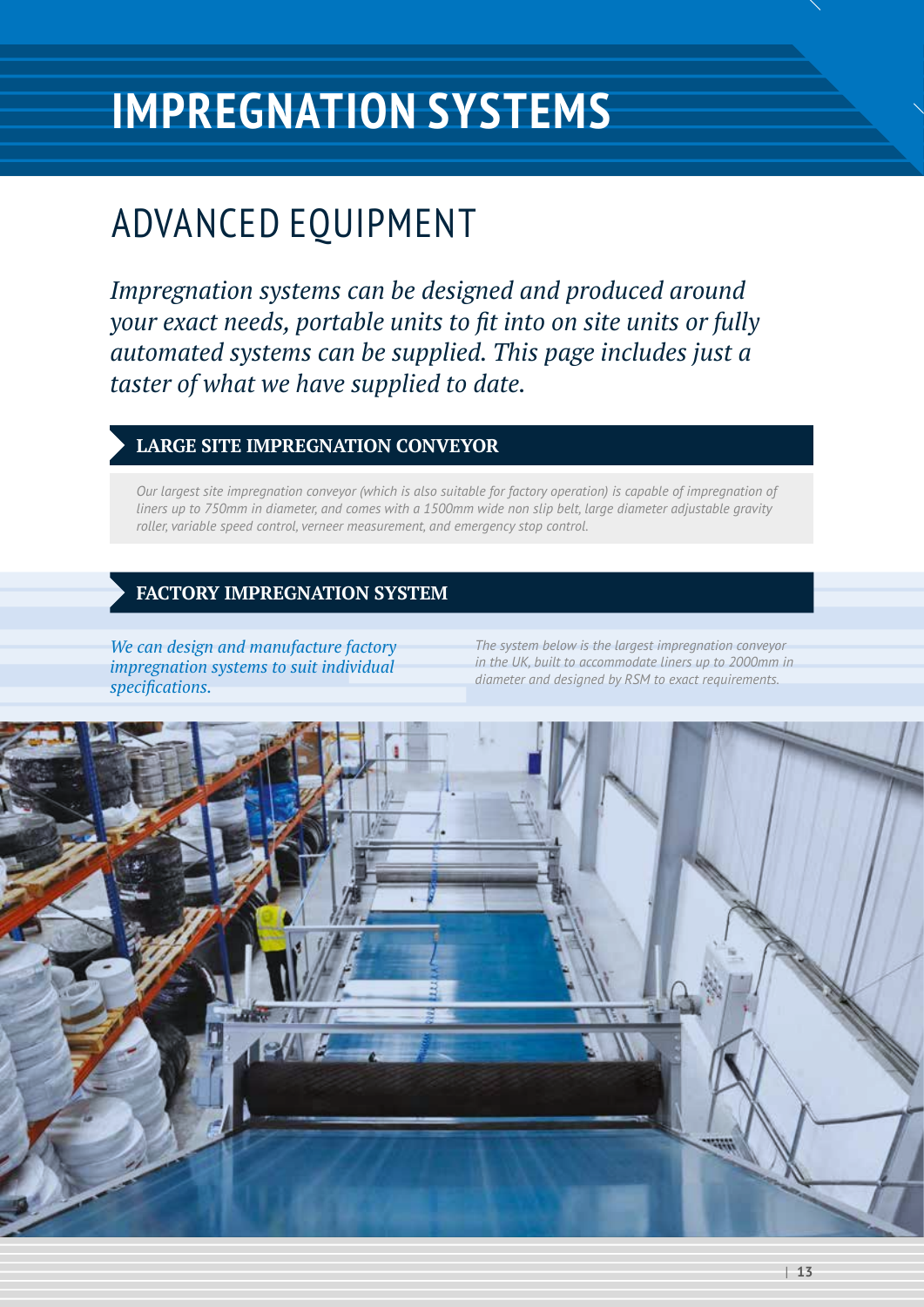#### **FITTED TRAILER IMPREGNATION SYSTEM**

RSM specialise in the design and build of bespoke site vehicles and trailers for the impregnation of liners on site.

Our impregnation units can be designed with internal mixing and resin distribution systems. Impregnation tables are designed for the majority of lining applications that makes the impregnation of liners possible within a self contained site unit. Vacuum pumps and resin distribution systems are available as stock products in our brochure, or can be designed to suit specific requirements.